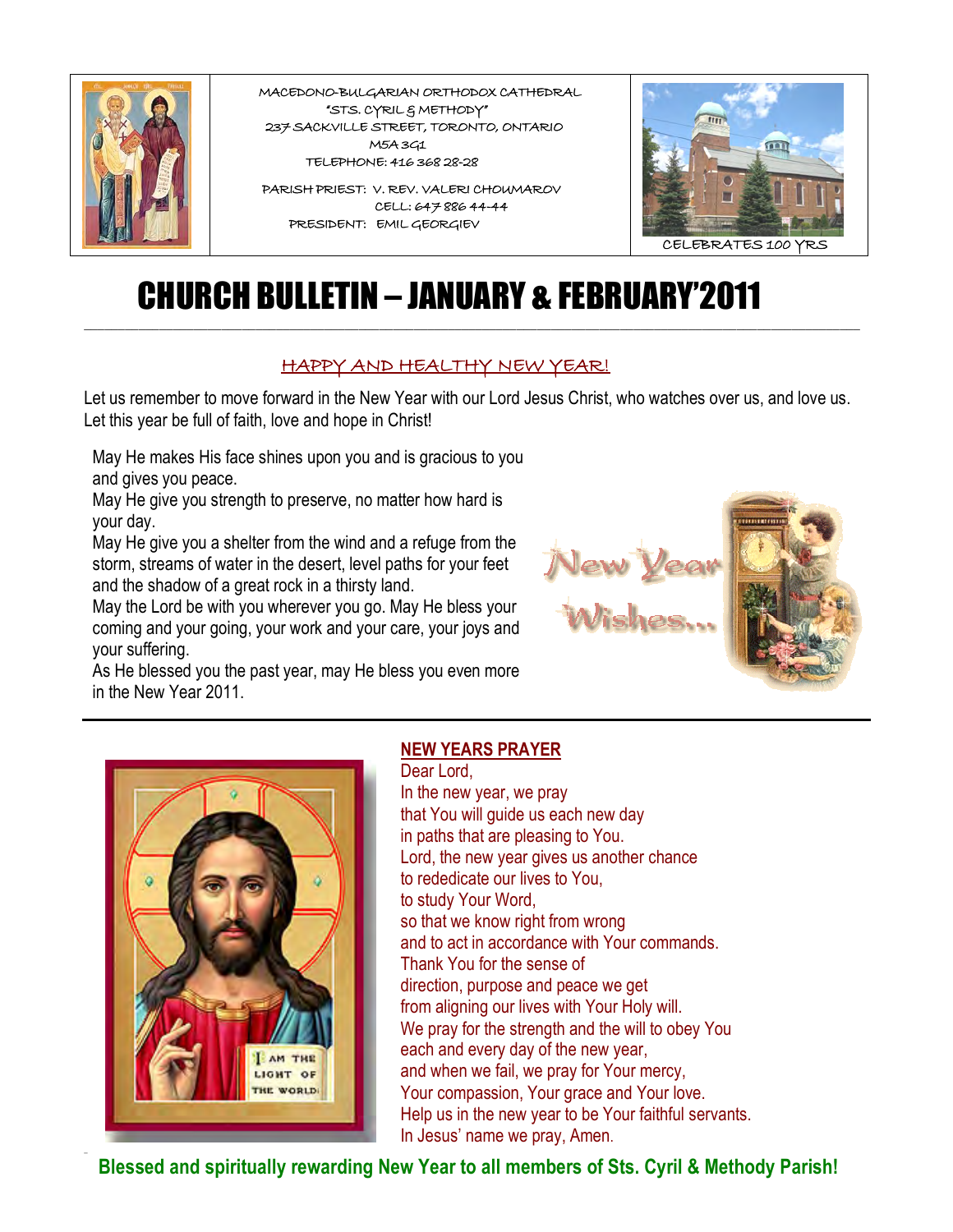

#### CHURCH CALENDAR FOR JANUARY & FEBRUARY, 2011



### **JANUARY, 2011 Divine Service Begins**

| 1 <sup>st</sup>  | <b>SATURDAY</b> |  |
|------------------|-----------------|--|
| 2 <sub>nd</sub>  | <b>SUNDAY</b>   |  |
| 6 <sup>th</sup>  | <b>THURSDAY</b> |  |
| 7 <sup>th</sup>  | <b>FRIDAY</b>   |  |
| <b>gth</b>       | <b>SUNDAY</b>   |  |
| 16 <sup>th</sup> | <b>SUNDAY</b>   |  |
| 23 <sub>rd</sub> | <b>SUNDAY</b>   |  |
| 30 <sup>th</sup> | <b>SUNDAY</b>   |  |

| FEBRUARY, 2011   |                  |                                                    | <b>Divine Service Begins</b> |
|------------------|------------------|----------------------------------------------------|------------------------------|
| 2 <sub>nd</sub>  | <b>WEDNESDAY</b> |                                                    |                              |
| 6 <sup>th</sup>  | <b>SUNDAY</b>    |                                                    |                              |
| 13 <sup>th</sup> | <b>SUNDAY</b>    | 16th Sunday of the Publican & the Pharisee10:30 am |                              |
| 20 <sup>th</sup> | <b>SUNDAY</b>    |                                                    |                              |
| 26 <sup>th</sup> | <b>SATURDAY</b>  |                                                    |                              |
| 27 <sup>th</sup> | <b>SUNDAY</b>    |                                                    |                              |

#### **EVERY SUNDAY THERE IS A MORNING SERVICE (MATINS), WHICH STARTS AT 9:30 AM**

#### **MEMBERSHIP'2011 REMAINDER**

This is for all church members, who have not paid their membership dues for the year 2011. **Please, pay your membership due (\$50.00 per year) in order to have a status as a regular church member (church bylaw – part II, clause 17).**

Membership dues can be paid by cheque sent to the church or by cheque and cash paid at the pangar during Sunday Services.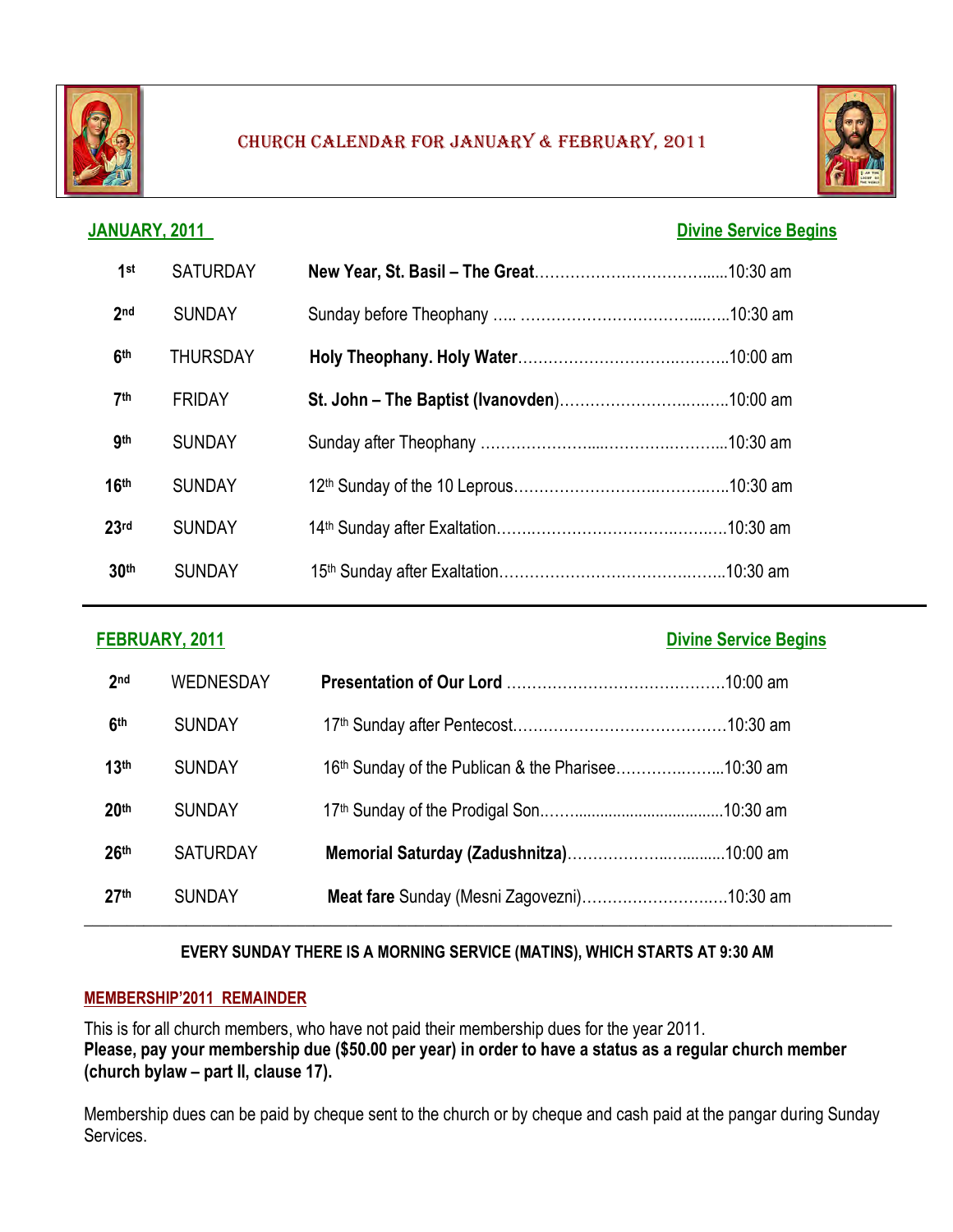#### **BAPTISMS**

During the months of September, October, November & December'2010, Father Valeri Choumarov performed the following baptismal services:

#### **ANGELINA**

 **Baptized:** September 19, 2010 **Parents**: Biser Kostov & Manuela Stefanova **Godparents:** Valentin & Anna Chobanovi

#### **MICHELLE**

**Baptized:** October 10, 2010 **Parents**: Mihail Delev & Zhenya Popova **Godmother:** Vanya Kavrakova

#### **ANTHONY**

 **Baptized:** October 31, 2010 **Parents:** Nikolay Ninov & Tanya Chehlarova **Godmother:** Monika Pagliaro

#### **MICHAIL**

 **Baptized:** December 18, 2010 **Parents:** Georgi Doundarov & Maria Christova **Godfather:** Miroslav Jeliazkov

#### **OPRIETA**

 **Baptized:** December 19, 2010 **Parents:** Saso Ristevski & Mariya Kirova **Godfather:** Mihail Timchev



#### **MAY GOD BLESS THE NEWLY BAPTIZED IN CHRIST!**

#### **RECENT DEATHS**

 $\overline{a}$ 



 **ROBERT PAPPAS** Born – Zhelevo, Egeiska Macedonia 97 Passed away – September 18, 2010 Mount Pleasant Cemetery & Crematorium

**MARGARET NICHOFF Born – Antartico, Florina, Egeiska Macedonia** 84 Passed away – December 6, 2010 A. Roy Miller Funeral Home Interment at Prospect Cemetery

 **MAY GOD REST THEIR SOULS! WITH DEEPEST SYMPATHY TO THEIR RELATIVES!**